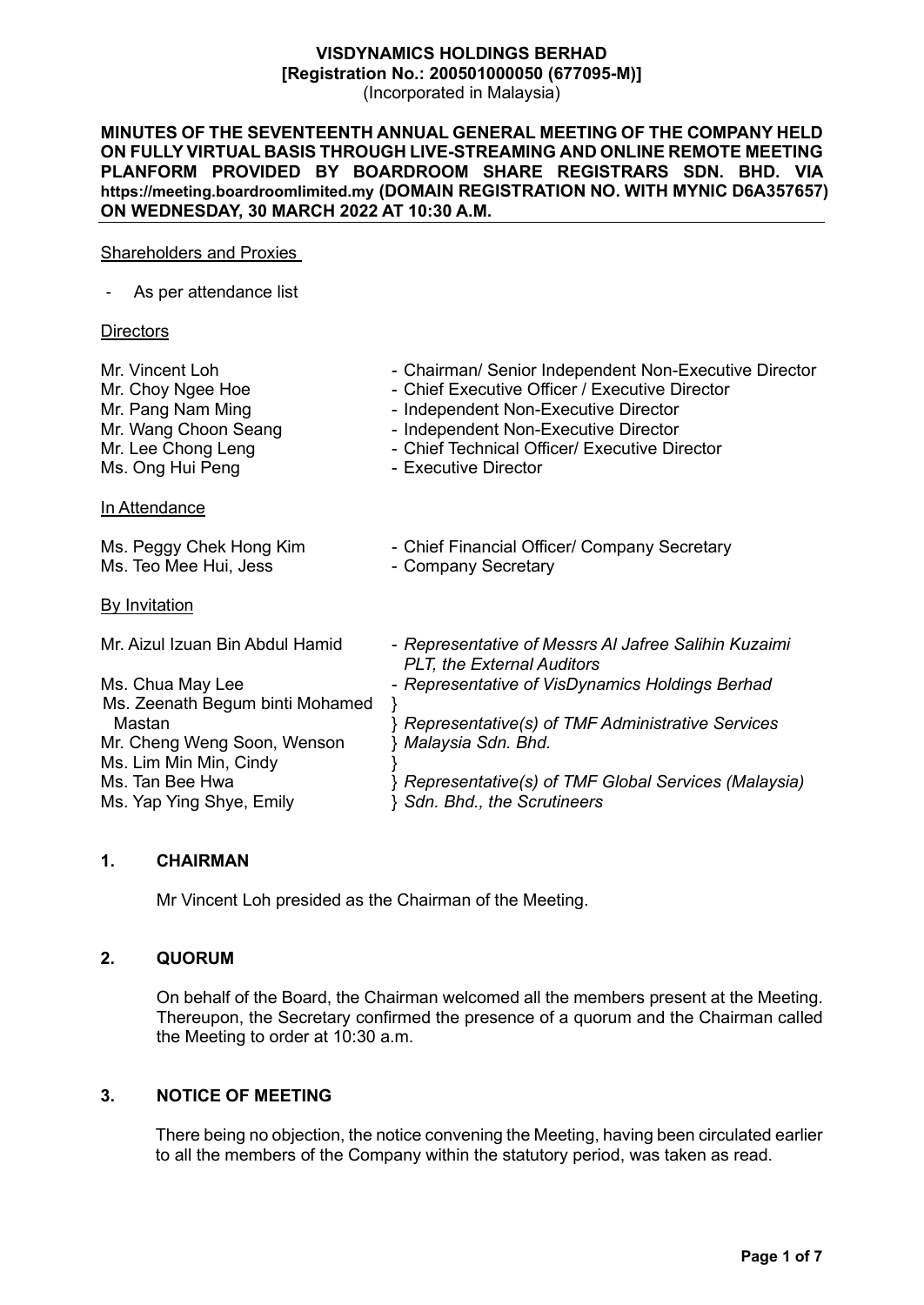# **4. VOTING PROCEDURE**

Before proceeding to the agenda of the Meeting, the Chairman informed the floor that:

- a) In accordance with the ACE Market Listing Requirements, all listed issuers should conduct poll voting on all proposed resolutions set out in the Notice of General Meeting. As such, the Share Registrar, Boardroom Share Registrars Sdn. Bhd., was appointed as the Poll Administrator and they would brief the shareholders on the conduct of the poll before the polling starts. TMF Global Services (Malaysia) Sdn. Bhd. was appointed as the scrutineer to validate the votes cast at the Annual General Meeting ("**AGM**");
- b) The results of the votes would be announced at the conclusion of the Meeting, stating the total number of votes cast on the poll (together with the percentage) in favour of and against each and every resolution; and
- c) All the resolutions in the agenda shall first table to the shareholders/proxies for consideration and the questions relating to the resolutions would be answered at the Question and Answer Sessions prior to the polling.

The Poll Administrator was then invited to brief the shareholders/proxies on the procedures of e-polling.

# **5. AUDITED FINANCIAL STATEMENTS FOR THE FINANCIAL YEAR ENDED 31 OCTOBER 2021 AND THE REPORTS OF DIRECTORS AND AUDITORS**

The Audited Financial Statements together with the Reports of the Directors and Auditors for the financial year ended 31 October 2021 ("**AFS**"), having been circulated to all the members of the Company within the statutory period, were tabled before the Meeting for discussion.

It was noted that, pursuant to Sections 248 and 340(1) of the Companies Act 2016 ("**Act**"), this Agenda item would not require shareholders' approval.

The Chairman declared that the AFS for the Financial Year Ended 31 October 2021 together with the Reports of the Directors and the Auditors thereon, be received and proceeded to the next item on the Agenda.

## **6. ORDINARY RESOLUTION 1 - PAYMENT OF DIRECTORS' FEES**

The next item on the Agenda was the approval of the payment of Directors' fees to the Directors for the Financial Year Ended 31 October 2021.

The Chairman informed the Meeting that a sum of RM228,000.00 was recommended for payment as Directors' fees for the Financial Year Ended 31 October 2021

# **7. ORDINARY RESOLUTION 2 - BENEFITS PAYABLE TO THE NON-EXECUTIVE DIRECTORS OF THE COMPANY**

The Chairman proceeds to the next item on the Agenda, which is the proposed payment of Directors' Benefits to the Non-Executive Directors of the Company for the Financial Period from 1 April 2022 until 31 March 2023.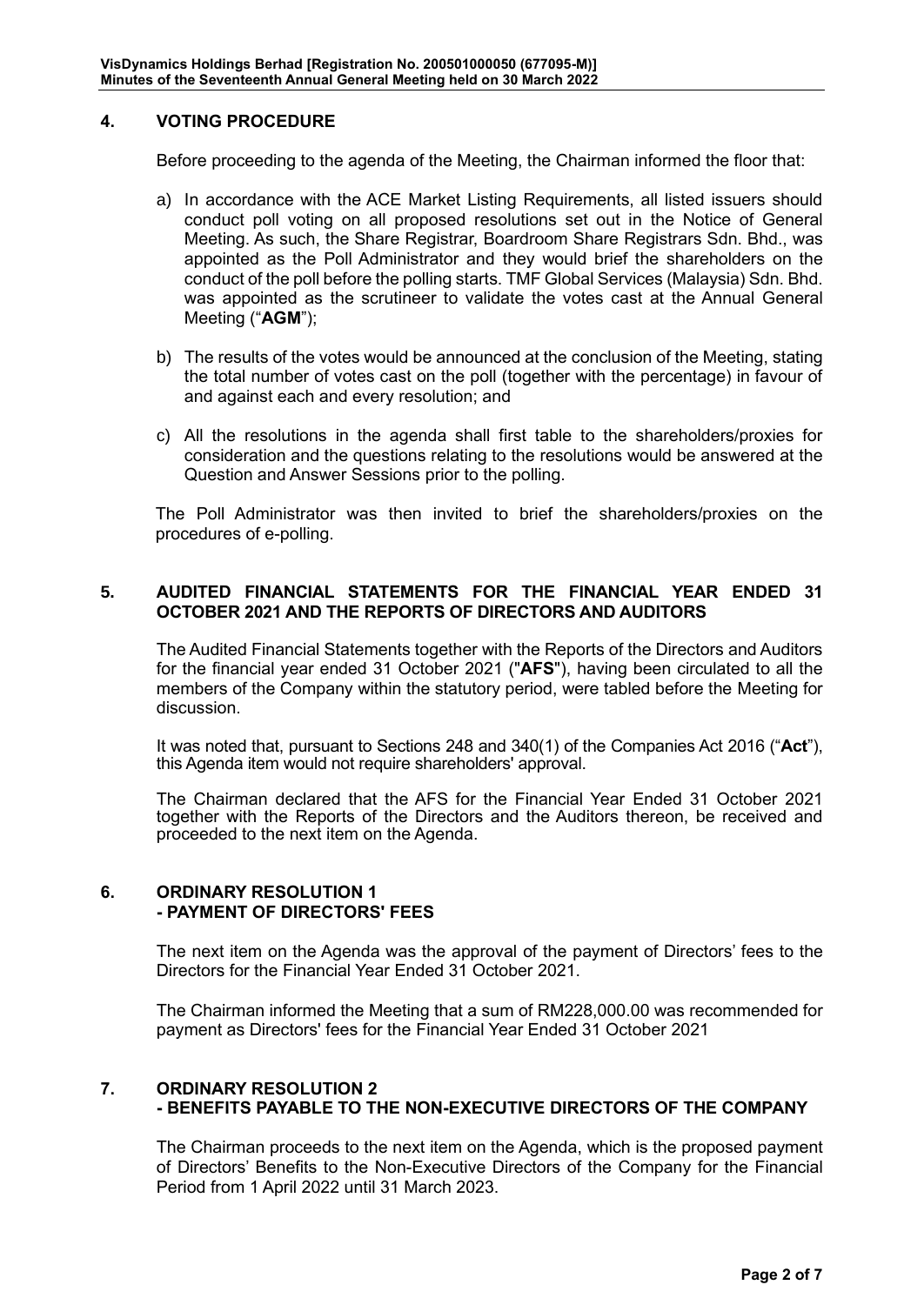The Chairman informed the Meeting that a sum of RM18,000 was recommended for payment as benefits payable to the Non-Executive Directors of the Company for the aforesaid period.

# **8. ORDINARY RESOLUTION 3 - RE-ELECTION OF DIRECTOR – MS ONG HUI PENG**

The next item on the Agenda was the re-election of Ms Ong Hui Peng as a Director of the Company.

The Chairman informed the Meeting that Ms Ong Hui Peng was subject to retirement by rotation pursuant to Clause 97 of the Company's Constitution and, being eligible, had offered herself for re-election.

The Chairman added that the profile of Ms Ong Hui Peng could be found on page 23 of the Annual Report 2021.

#### **9. ORDINARY RESOLUTION 4 - RE-ELECTION OF DIRECTOR – MR PANG NAM MING**

The next item on the Agenda was the re-election of Mr Pang Nam Ming as a Directors of the Company.

The Chairman informed the Meeting that Mr Pang Nam Ming was subject to retirement under Clause 97 of the Company's Constitution and, being eligible, had offered himself for re-election accordingly.

The Chairman added that the profile of Mr Pang Nam Ming could be found on page 21 of the Annual Report 2021.

# **10. ORDINARY RESOLUTION 5 - RE-APPOINTMENT OF AUDITORS**

The Meeting proceeded to consider the re-appointment of Messrs Al Jafree Salihin Kuzaimi PLT as Auditors of the Company for the next financial year and the authorisation to the Directors to fix the remuneration of the Auditors.

It was noted that Messrs Al Jafree Salihin Kuzaimi PLT had expressed their willingness to continue in office.

# **11. ORDINARY RESOLUTION 6 - AUTHORITY TO ISSUE AND ALLOT SHARES**

The Meeting proceeded to consider the Proposed Ordinary Resolution 6 on the Authority to Issue and Allot Shares.

The Chairman informed that the motion, if passed, would give authority and flexibility to the Directors of the Company to issue and allot not more than twenty percent (20%) of the total number of issued shares of the Company at any time. This authority, unless revoked or varied at a general meeting, would expire at the next annual general meeting of the Company.

It was noted that Bursa Malaysia Securities Berhad had, vide its letter dated 23 December 2021 extended the 20% General Mandate up to 31 December 2022. After that, the 10%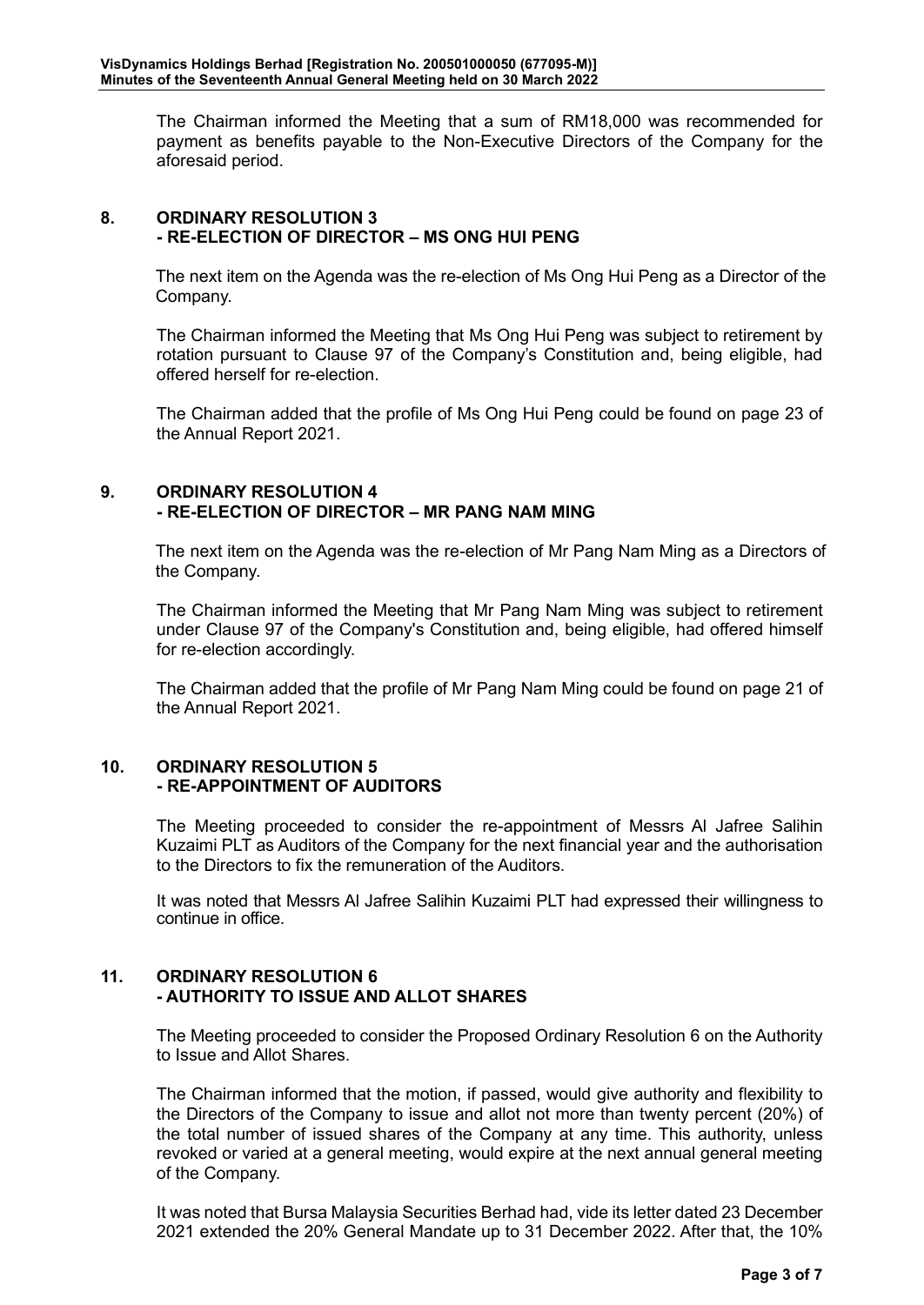General Mandate will be reinstated. The authorisation would expire at the conclusion of the next Annual General Meeting of the Company.

## **12. ORDINARY RESOLUTION 7 - PROPOSED RENEWAL OF AUTHORITY FOR PURCHASE OF OWN SHARES BY THE COMPANY ("PROPOSED SHARES BUY-BACK RENEWAL")**

The Meeting then moved to consider the Proposed Ordinary Resolution 7 on the Proposed Shares Buy-Back Renewal.

The Chairman informed that the details of the Proposed Shares Buy-Back Renewal were set out in the Share Buy-Back Statement dated 28 February 2022.

# **13. ORDINARY RESOLUTION 8 CONTINUING IN OFFICE AS INDEPENDENT NON-EXECUTIVE DIRECTOR – MR. VINCENT LOH**

The Chairman stated that the next Proposed Ordinary Resolutions 8 and 9 were to seek shareholders' approval for himself and Mr Wang Choon Seang to continue in office as an Independent Non-Executive Director who had served and exceeded a cumulative term of more than nine (9) years.

He added that the Nomination Committee had assessed the independence of himself and Mr. Wang Choon Seang, and the Board had recommended that both of them continue to act as the Independent Non-Executive Director of the Company based on the justification set out on page 113 of the Annual Report 2021.

The Shareholders were informed that the voting process for the proposed Ordinary Resolutions 8 and 9 should be carried out by two-tier voting pursuant to Practice 4.2 of the Malaysian Code on Corporate Governance, and the shareholders' vote would be cast in the following manner:

- a) Tier 1: only the large shareholder of the Company to vote; and
- b) Tier 2: shareholders other than large shareholders to vote.

The proposed resolutions 8 and 9 were deemed successful if both Tier 1 and Tier 2 votes supported the proposed resolutions.

The Meeting proceed to consider the Proposed Ordinary Resolution in relation to continuing in office of Mr. Vincent Loh as an Independent Non-Executive Director of the Company.

# **14. ORDINARY RESOLUTION 9 CONTINUING IN OFFICE AS INDEPENDENT NON-EXECUTIVE DIRECTOR – MR WANG CHOON SEANG**

The Meeting proceed on to the final Agenda item to consider the continuing in office of Mr Wang Choon Seang as an Independent Non-Executive Director of the Company, whose tenure of office has exceeded a cumulative term of nine years.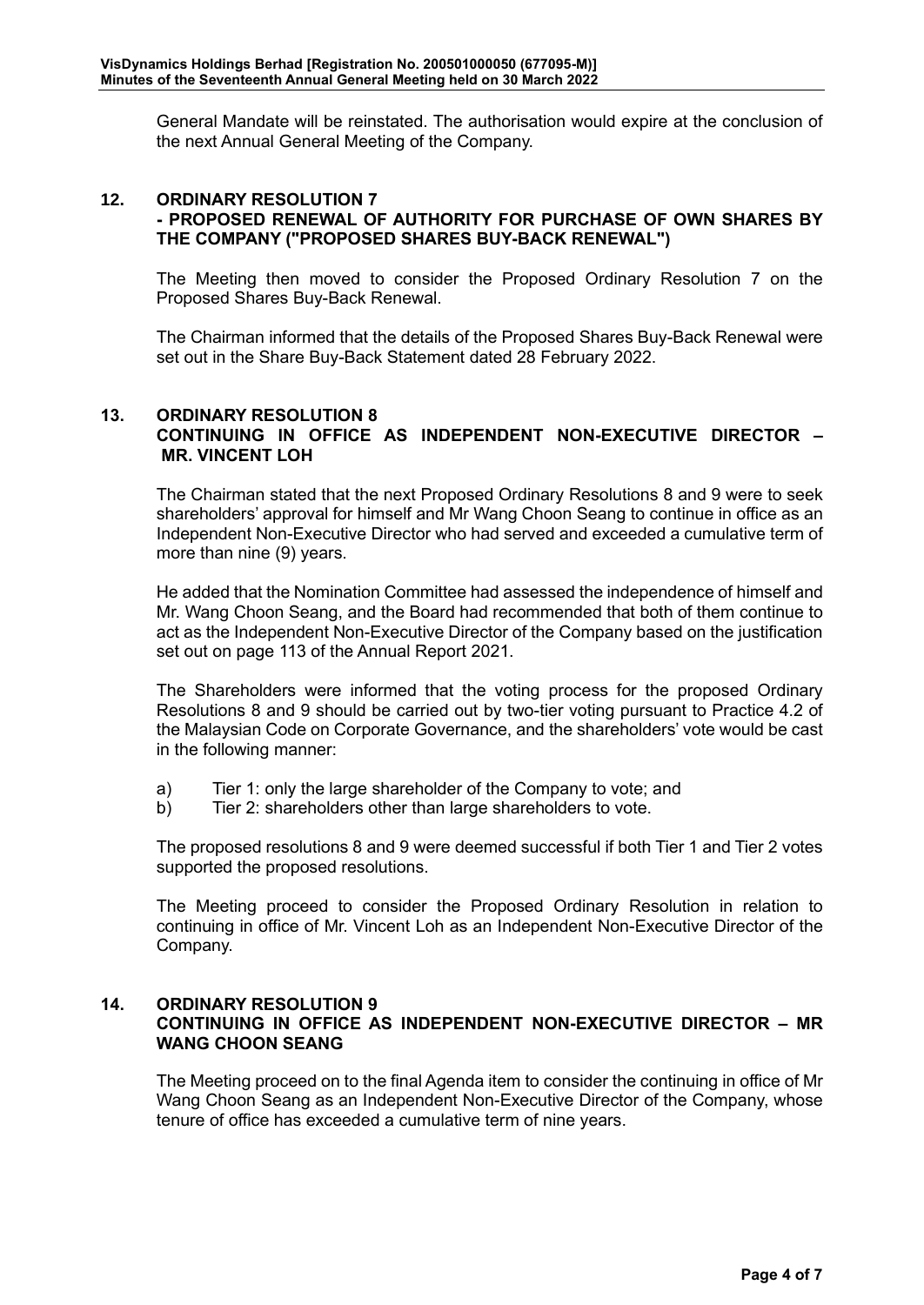## **15. ANY OTHER ORDINARY BUSINESS**

The Shareholders was informed that there was no notice of any other business to transact at this Meeting was received.

## **16. QUESTION AND ANSWER SESSION**

After tabling all the proposed resolutions on the Agenda, the Chairman invited questions from the floor and informed that the Board and Management would like to address the questions in relation to operational and financial matters of the Group raised by the Minority Shareholders Watch Group ("**MSWG**") as set out in their letter dated 23 March 2022 and the shareholders received by the Company prior to the Meeting.

The questions raised by the MSWG and the shareholder(s)/proxies were addressed by the Board and Management in accordance with the discussion resume attached to the Minutes as "Appendix A."

#### **17. POLLING**

Having addressed the questions from the shareholders and proxies, the shareholders and proxies proceeded to cast their votes, and the Chairman announced an adjournment of the Meeting for 30 minutes for the purpose of counting and verifying the poll result.

After the counting of the votes cast, the Chairman called the Meeting to order and declared that, based on the poll results displayed on the screen, all resolutions tabled at the Meeting and voted upon by poll were duly passed by the Shareholders of the Company as detailed hereunder:

|                                                                                                                                                                                                                                                   | <b>FOR</b>             |               | <b>AGAINST</b>         |        | <b>Outcome</b>            |
|---------------------------------------------------------------------------------------------------------------------------------------------------------------------------------------------------------------------------------------------------|------------------------|---------------|------------------------|--------|---------------------------|
| <b>Resolutions</b>                                                                                                                                                                                                                                | No. of<br><b>Votes</b> | $\frac{9}{6}$ | No. of<br><b>Votes</b> | $\%$   | of Poll<br><b>Results</b> |
| <b>Ordinary Resolution 1</b><br>To approve the payment<br>of Directors' fees to the<br>Directors amounting to<br>RM228,000<br>for<br>the<br>financial year ended 31<br>October 2021.                                                              | 62,296,493             | 99.9718       | 17,602                 | 0.0282 | Carried                   |
| <b>Ordinary Resolution 2</b><br>To approve the payment<br>Directors'<br>of<br>benefit<br>payable to the Non-<br><b>Executive Directors of the</b><br>Company amounting to<br>RM18,000 for the period<br>from 1 April 2022 until 31<br>March 2023. | 62,306,993             | 99.9886       | 7,102                  | 0.0114 | Carried                   |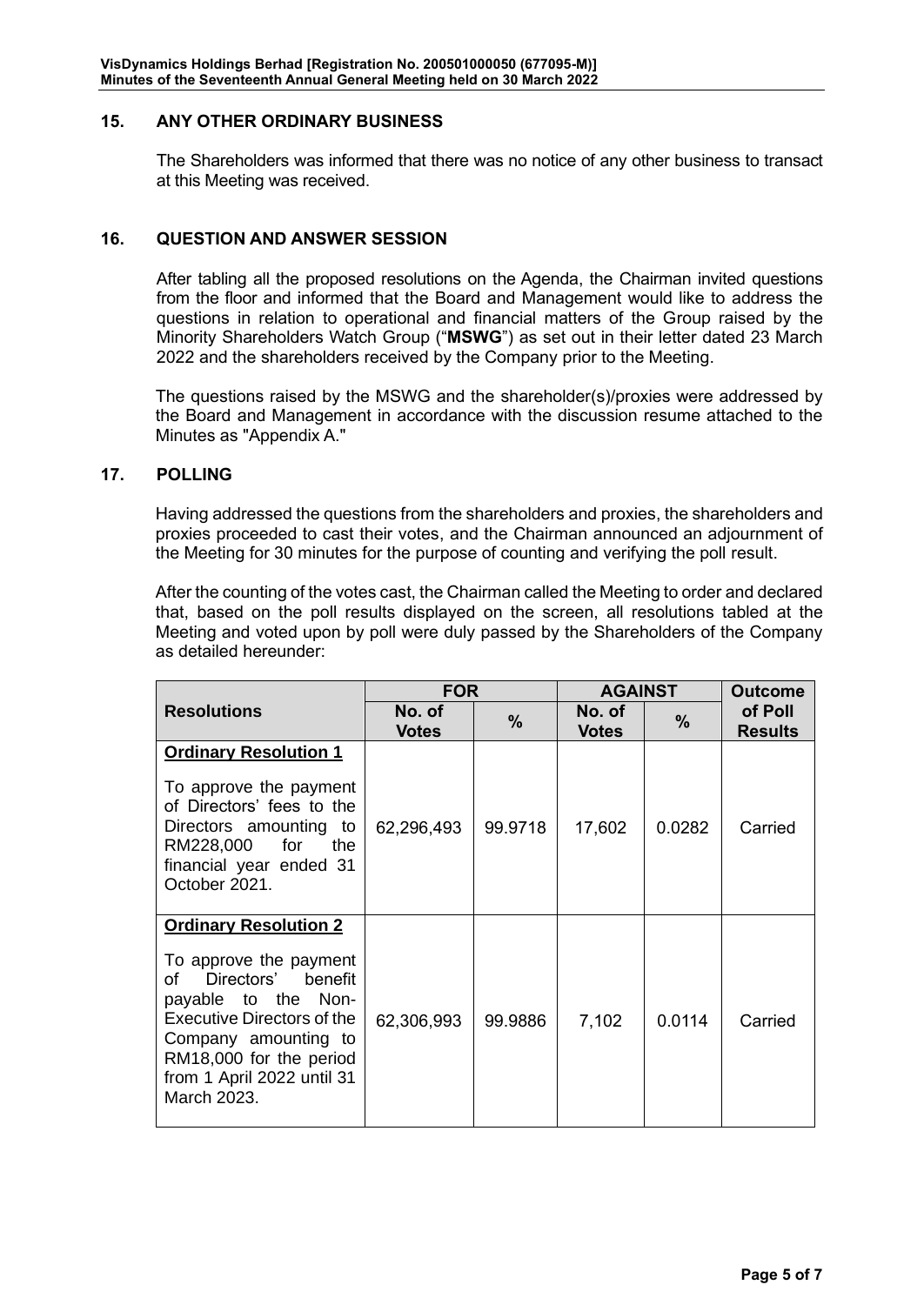|                                                                                                                                                                                                                        | <b>FOR</b>             |               | <b>AGAINST</b>         |               | <b>Outcome</b>            |
|------------------------------------------------------------------------------------------------------------------------------------------------------------------------------------------------------------------------|------------------------|---------------|------------------------|---------------|---------------------------|
| <b>Resolutions</b>                                                                                                                                                                                                     | No. of<br><b>Votes</b> | $\frac{9}{6}$ | No. of<br><b>Votes</b> | $\frac{0}{0}$ | of Poll<br><b>Results</b> |
| <b>Ordinary Resolution 3</b>                                                                                                                                                                                           |                        |               |                        |               |                           |
| To re-elect Ong Hui Peng<br>as a Director pursuant to<br>Clause<br>97<br><b>of</b><br>the<br>Company's Constitution.                                                                                                   | 62,313,995             | 99.9998       | 100                    | 0.0002        | Carried                   |
| <b>Ordinary Resolution 4</b>                                                                                                                                                                                           |                        |               |                        |               |                           |
| To re-elect Pang Nam<br>Ming<br><b>Director</b><br>as<br>a<br>pursuant to Clause 97 of<br>the<br>Company's<br>Constitution.                                                                                            | 62,313,995             | 99.9998       | 100                    | 0.0002        | Carried                   |
| <b>Ordinary Resolution 5</b>                                                                                                                                                                                           |                        |               |                        |               |                           |
| To re-appoint Messrs Al<br>Jafree Salihin Kuzaimi<br>PLT as the Auditors of the<br>Company<br>until<br>conclusion of next Annual<br>General<br>Meeting<br>and<br>authorise the Directors to<br>fix their remuneration. | 62,313,993             | 99.9998       | 102                    | 0.0002        | Carried                   |
| <b>Ordinary Resolution 6</b>                                                                                                                                                                                           |                        |               |                        |               |                           |
| To approve the Authority<br>to Issue and Allot Shares.                                                                                                                                                                 | 62,276,643             | 99.9399       | 37,452                 | 0.0601        | Carried                   |
| <b>Ordinary Resolution 7</b>                                                                                                                                                                                           |                        |               |                        |               |                           |
| To approve the Proposed<br>Renewal of Authority for<br>Purchase of Own Shares<br>by the Company.                                                                                                                       | 62,313,943             | 99.9998       | 152                    | 0.0002        | Carried                   |
| <b>Ordinary Resolution 8</b>                                                                                                                                                                                           | Tier 1 (Large Holder)  |               |                        |               |                           |
| the<br>To<br>approve                                                                                                                                                                                                   | 47,310,429             | 100.00        | 0                      | 0.0000        | Carried                   |
| continuing in office<br>for<br>Vincent<br>Loh<br>as<br>an                                                                                                                                                              | Tier 2 (Other Holders) |               |                        |               |                           |
| Independent<br>Non-<br><b>Executive Director.</b>                                                                                                                                                                      | 15,003,566             | 99.9993       | 100                    | 0.0007        | Carried                   |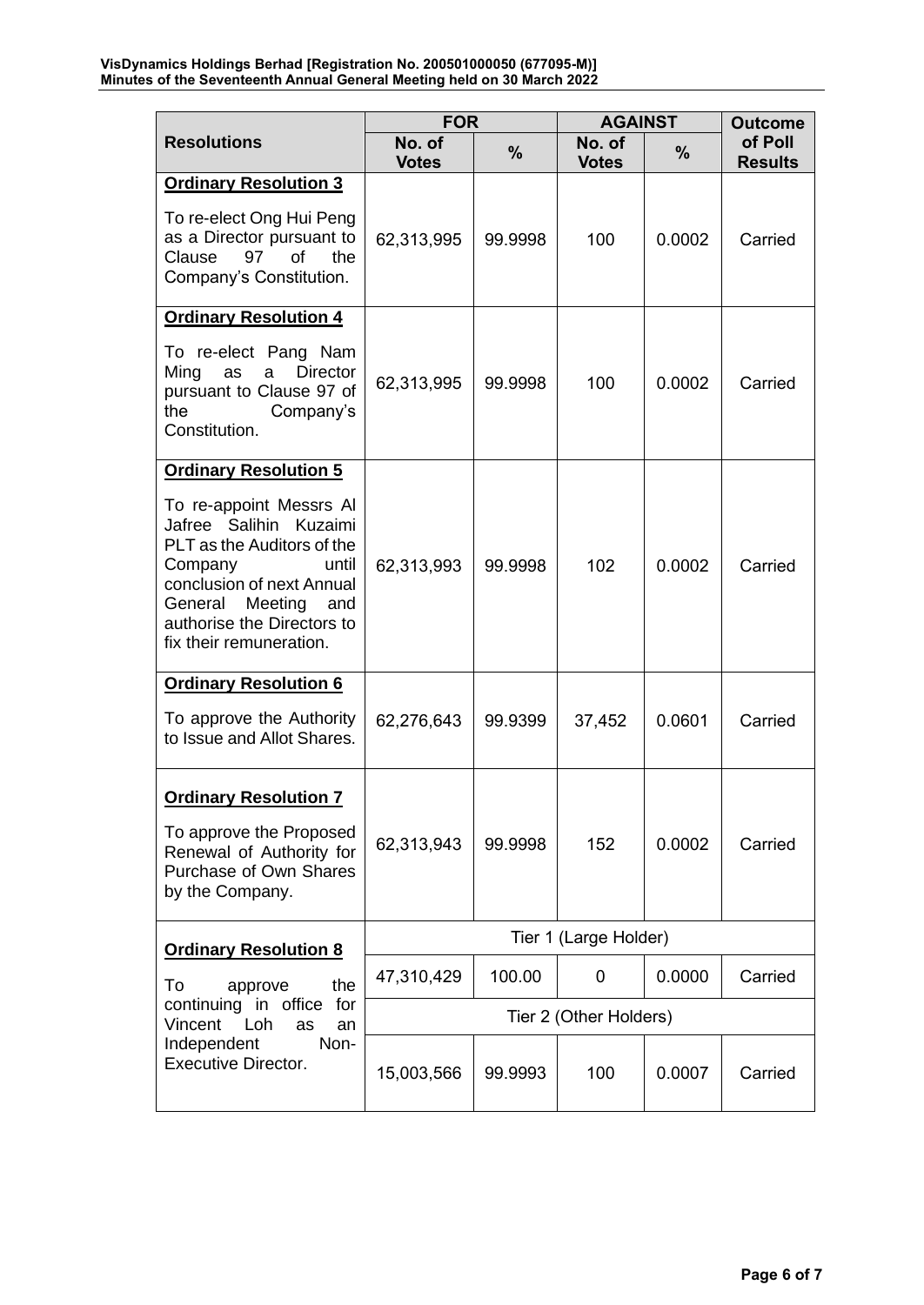|                                                      | <b>FOR</b>             |               | <b>AGAINST</b>         |               | <b>Outcome</b>            |
|------------------------------------------------------|------------------------|---------------|------------------------|---------------|---------------------------|
| <b>Resolutions</b>                                   | No. of<br><b>Votes</b> | $\frac{0}{0}$ | No. of<br><b>Votes</b> | $\frac{0}{0}$ | of Poll<br><b>Results</b> |
| <b>Ordinary Resolution 9</b>                         | Tier 1 (Large Holder)  |               |                        |               |                           |
| the<br>To<br>approve                                 | 47,310,429             | 100.00        | 0                      | 0.0000        | Carried                   |
| continuing in office for<br>Wang Choon Seang as      | Tier 2 (Other Holders) |               |                        |               |                           |
| Independent Non-<br>an<br><b>Executive Director.</b> | 15,003,566             | 99.9993       | 100                    | 0.0007        | Carried                   |

# **18. CONCLUSION**

There being no other business, the Meeting was concluded at 12:26 p.m. with a vote of thanks to the Chair.

CONFIRMED AS A CORRECT RECORD OF THE PROCEEDINGS THEREAT

 $\mathcal{L}_\text{max}$  , and the set of the set of the set of the set of the set of the set of the set of the set of the set of the set of the set of the set of the set of the set of the set of the set of the set of the set of the

**VINCENT LOH** *CHAIRMAN*

Dated: 29 April 2022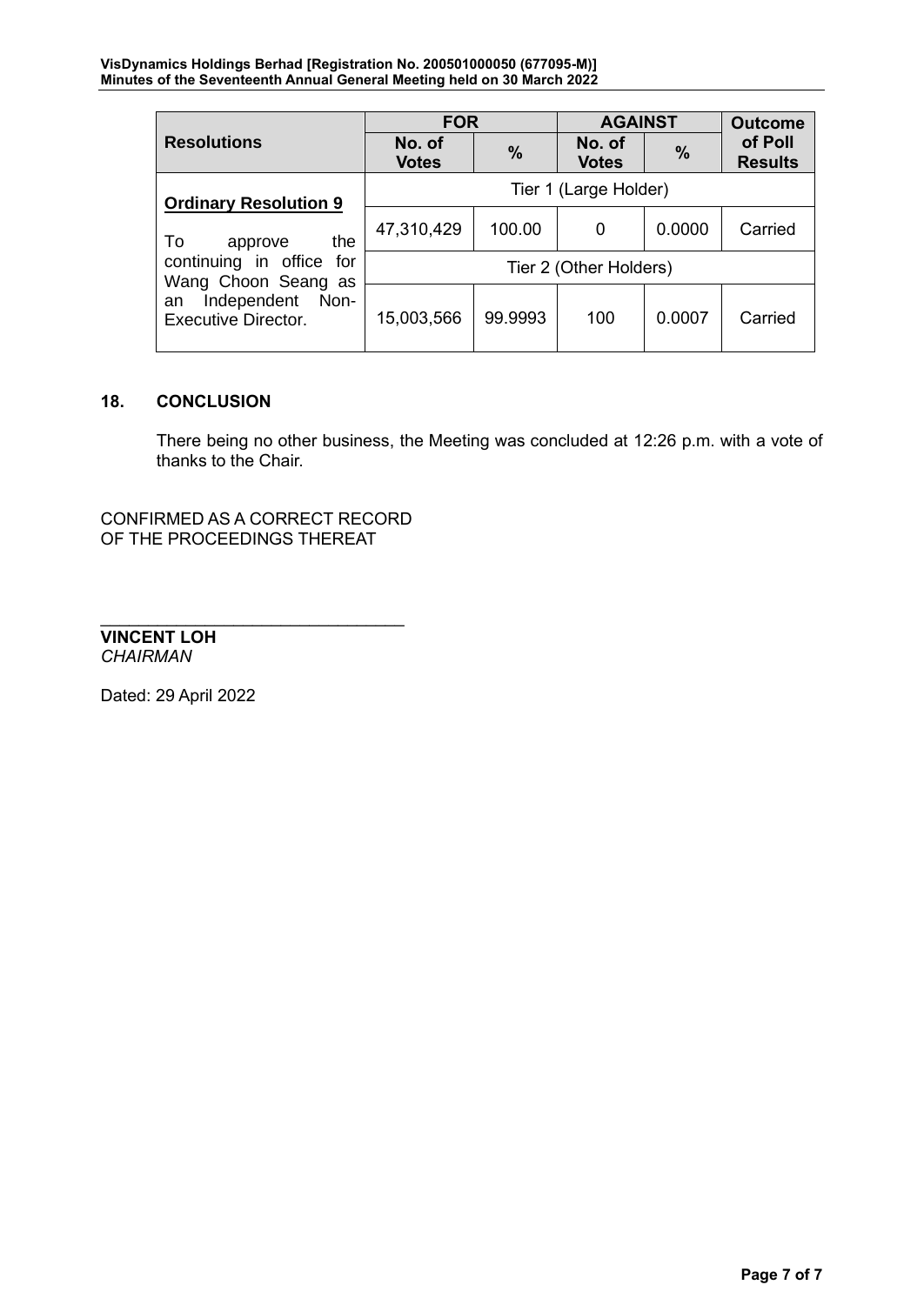## **VISDYNAMICS HOLDINGS BERHAD [Registration No. 200501000050 (677095-M)]** (Incorporated in Malaysia)

# **QUESTION AND ANSWER SESSION AT THE SEVENTEENTH ANNUAL GENERAL MEETING OF THE COMPANY HELD ON WEDNESDAY, 30 MARCH 2022 AT 10:30 A.M.**

## **QUESTIONS RAISED BY THE MINORITY SHAREHOLDERS WATCH GROUP (MSWG)**

- *Q1. Despite the supply constraints from the global semiconductor chip shortage, industry players remain optimistic because consumer demand is surging as demand for chips proliferates across all industries. (page 7 of Annual Report 2021)*
	- *(a) Will the ongoing Russia-Ukraine war further worsen the global semiconductor chip shortage?*
	- *(b) How and to what extent will the ongoing Russia-Ukraine war impact the Group?*

Mr Choy Ngee Hoe ("**Mr Choy**"), the Chief Executive Officer, replied that the disruption to the supply might not be severe if the Russian-Ukraine war ended in two months. However, the wafer manufacturers might encounter disruption in raw material supply for their production if the war continues. Consequently, it might affect assembly and testing downstream in the supply chain.

Mr Choy added that the war would not have a direct impact on the Company but it would affect its customers.

#### *Q2. The Group continues to have a healthy financial position and has received potential orders in the pipeline going forward into the new year. Thus, the Group believes it is ready to continue to expand and grow its business. (page 4 of Annual Report 2021)*

*(a) What are the Group's expansion plans for the financial year ending 2022?*

#### *(b) What are the Group's estimated capital expenditure for financial year ending 2022?*

Mr Choy informed that the Company's business model does not require large capital expenditure. The main capital expenditure for the financial year 2022 was the construction cost of the new manufacturing plant, which would have doubled in floor size compared to its existing plant.

Mr Choy added that the construction of the new plant was delayed due to the COVID-19 pandemic and that the construction work was expected to be completed by year 2023.

In addition, the Company had budgeted RM15 million for the construction of the new plant and anticipated that the total cost to increase due to a shortage in labour supply and construction materials.

#### **QUESTIONS RECEIVED FROM THE SHAREHOLDERS PRIOR TO THE MEETING**

The following questions were raised by Chew Chee Yang:

*Q3. (a) Aware that the Company mainly involves test handler for semiconductor machine. I would like to know if those machines are mainly involved in what type of chip? For example, the size of the chips, those chips will be utilised in what kind of industry? Automotive? 5G communication? Smartphone?*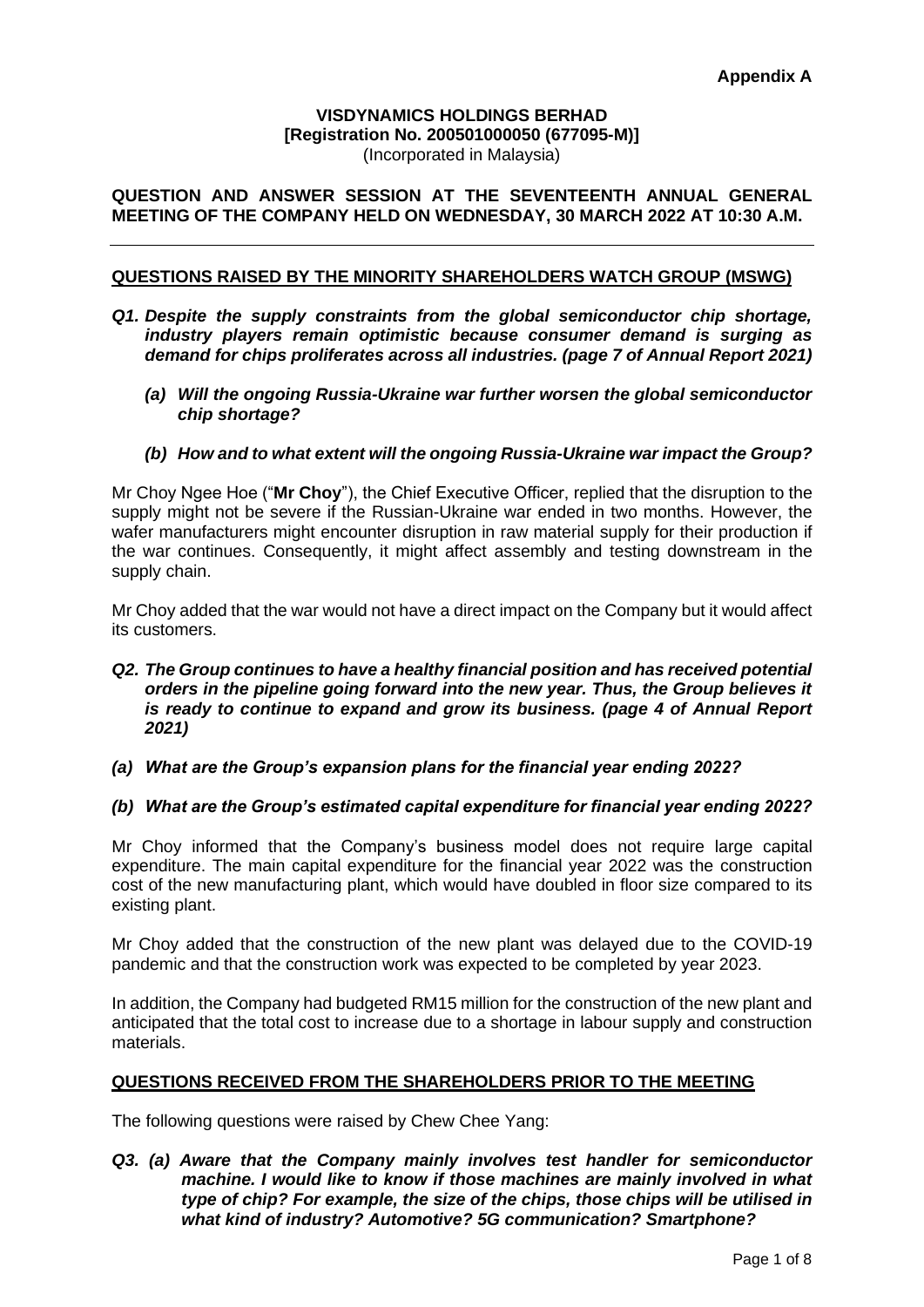## *(b) What will be the main growth catalyst for VIS in the next two years?*

Mr Choy replied that:

(a) The Company involved in the manufacturing of semiconductor machine that do not focus on specific industry users but serve the semiconductor industry in general. The Company's customers cover users from different industries such as communication, automotive, power management, etc.

Due to an increase in Internet of Things (IoT) penetration in daily lives, as well as energy savings to address the energy crisis, there was still plenty of room for semiconductors to grow. In Malaysia, the use of technology was not that advanced as compared to China. Thus, the Malaysian market was still at the beginning stage of its big growth.

The following questions were raised by Pak Jing Shen:

- *Q4. (a) Please elaborate on the new plant expansion progress, reason for the delay, and estimation to complete.*
	- *(b) Reasons for quarterly revenue unstable.*
	- *(c) Current order book and plant utilisation rate.*
	- *(d) Prospects in Quarter Report is too general. Can you explain how VIS can benefit from the uptrend of the global semiconductor outlook?*

Mr Choy replied that:

- (a) This question has been addressed earlier under Question 2.
- (b) The Company's products were priced at approximately RM1 million per machine. The sale of each single unit of machine would have a significant impact on the revenue reported in the financial statements and, thus, trigger large movements in reported revenue quarter on quarter.

In addition, the revenue in the last quarter and first quarter of the year would likely be reduced due to the festive season i.e. Christmas and Chinese New Year, whereby most of the customers would be away on leave resulting delay in the delivery of products.

(c) The Board could not reveal its order book due the timeline to deliver the order might vary depending on the customer's request and hence, the order book could not be used as a guide to determine the revenue.

In addition, the Company had entered into a non-disclosure agreement with its customers, and thus, the information contained in such an order could not be revealed.

The Company had achieved the maximum plant utilisation rate. Thus, the Company would expedite the construction of a new plant to increase its production capacity.

(d) The Company was a niche player in the semiconductor market, focusing on test and tape and reel areas. The annual sales of automated test equipment (ATE) in the global semiconductor market were ranging between USD2-5 billion whereas the annual sales of the Company were only ranging from USD10-15 million. Thus, the Company would continue to benefit from the uptrend of the global semiconductor market.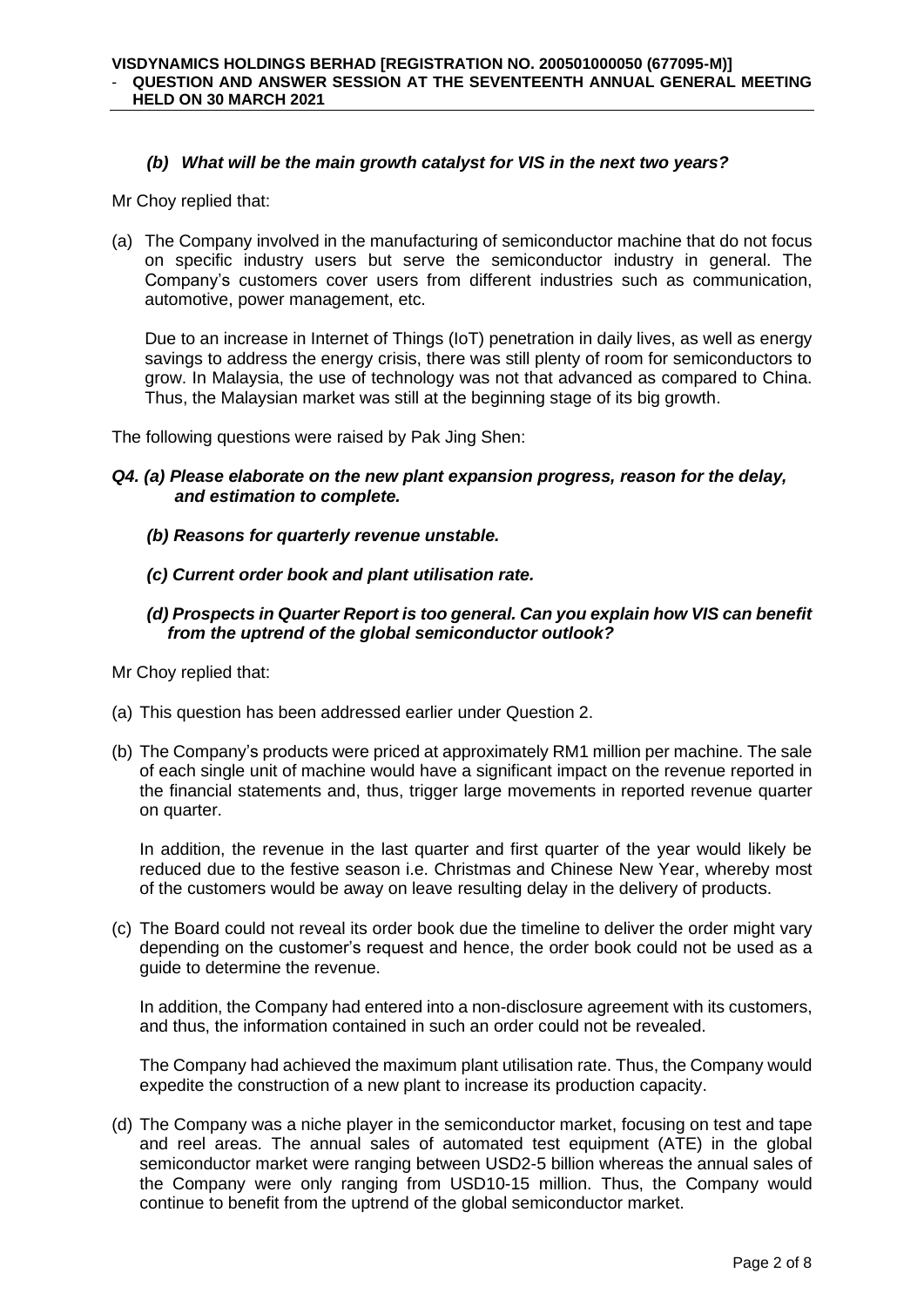The following question was raised by Teh Bee Gaik:

# *Q5. Since the US imposed economic sanctions on Russia in February 2022, did any of the Group's customers cancel or defer their purchase orders?*

Mr Choy replied that Russia was a small player in the global semiconductor market as Russia was not involved in manufacturing semiconductor products but nevertheless supplied raw materials to the semiconductor market. Thus, the Company was not affected by the economic sanctions imposed on Russia.

The following question was raised by Teh Kian Lang:

## *Q6. Business outlook and overview in the next 3 to 6 months?*

Mr Choy replied that the outlook for the semiconductor industry and the high technology industry was expected to be good. However, the supply chain shortage would be expected to continue if the Russian-Ukraine war was prolonged.

The following question was raised by Mohd Ridzuan Bin Othman:

## *Q7. Can VIS tell me about the 5 years strategy business?*

On the 5-years strategy business, Mr Choy informed that the mission and vision of the Company were to continue to be a niche player in the market and strive to maintain its position as a top performer therefrom.

Meanwhile, the Company's strategy would have to go along with the trends in the semiconductor industry, such as miniaturisation of portable devices, industry 4.0, artificial intelligence (AI) and machine learning. The Company anticipated commendable sales growth over the next 3 to 5 years.

#### **QUESTION RAISED BY SHAREHOLDERS/ PROXIES DURING THE MEETING**

The following questions were raised by Chew Chee Yang:

- *Q8. (a) Dear Management, may I know the current lock down in China will it affect company business?*
	- *(b) Dear Management, how often do we come out the new machine? Is Evo 5 the latest machine we have?*

Mr Choy replied that:

- (a) The Company has been building business networks and fostering good business partnerships in China and Taiwan. Hence, the pandemic would not have a big impact on the Company. Nonetheless, the lock down and pandemic did affect the operations of the Company during the launch of the new products as the local engineers were not able to travel overseas.
- (b) Evo 5 was considered a mature product and the Management would continue to keep it in the product range.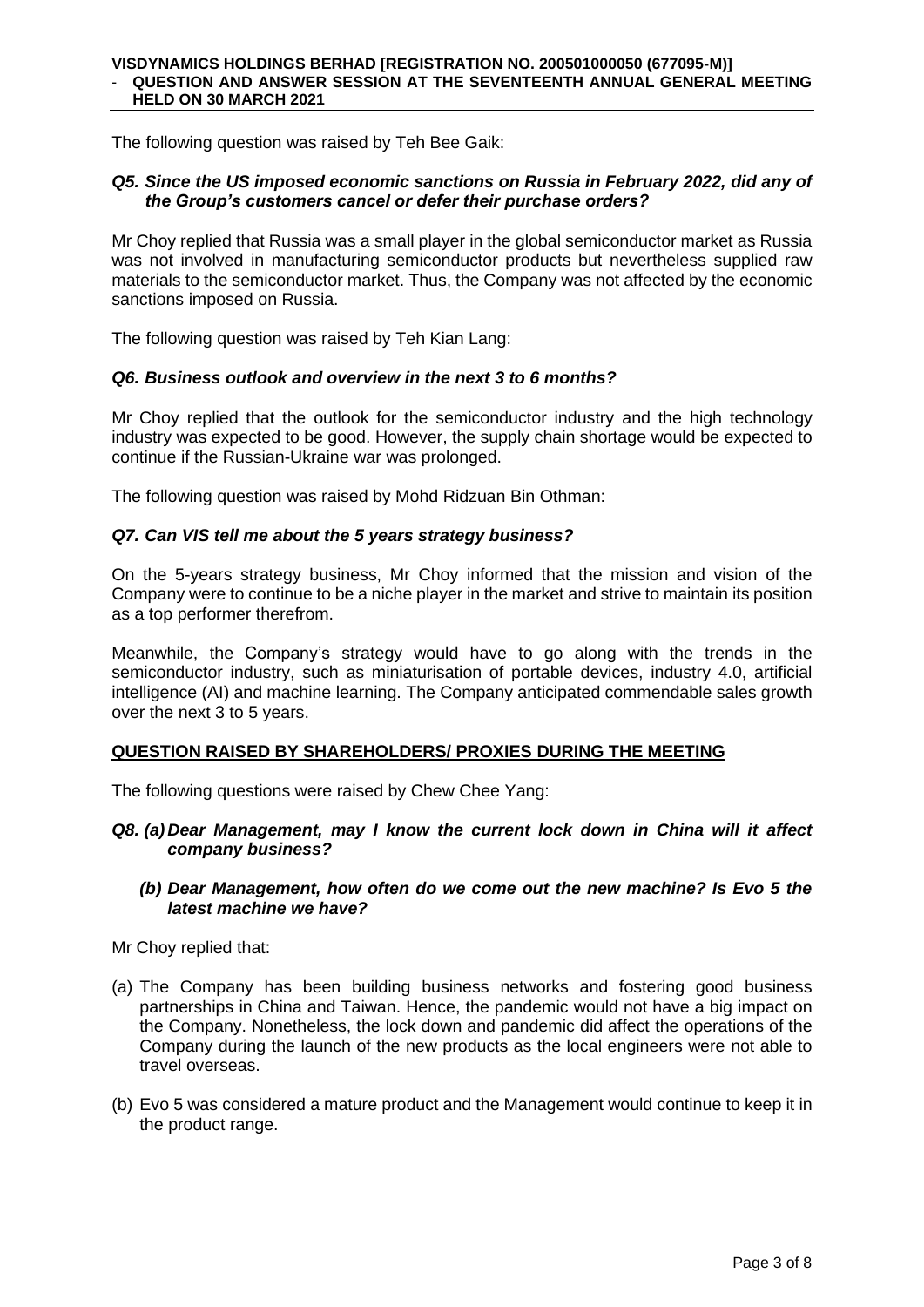The following questions were raised by Andy Yap Keat Min:

#### *Q9. (a) Any plan to increase frequency of dividend payout?*

- *(b) Why is the VIS market share in Malaysia comparably low than Malaysia ATE player? Any potential new customer in Malaysia?*
- *(c) The company inventory remains high in VIS. What is the main reason for the elevated inventory?*
- *(d) What is the Company forecast and sales target for 2022?*
- *(e) What is the main driver for lower YoY on last quarter result?*
- *(f) What is VIS advantages on technology as VIS heavily invested in R&D?*
- *(g) Is VIS machine customise to customer fit or standard machine?*
- *(h) The annual revenue/sales for VIS is low compare to the peers in Malaysia. Any plan to boost the revenue?*

Mr Choy replied that:

(a) The Company had declared a dividend of 1.5 sen per share in respect of the financial year 2021 with a total dividend pay-out of approximately RM2.5 million, which represents 10% of the available cash of approximately RM10 million. The dividend rate for financial year 2021 has increased by 50% as compared to the financial year 2020 of 1.0 sen per share.

The Company would need to reserve the cash for the construction of the new plant and expansion. The Board aimed to increase the quantum of the dividend payments rather than the frequency in the future.

(b) Malaysia was not a big player in the semiconductor sector. The high value-added and large volume customers were from Taiwan, China, and the Philippines. Nonetheless, the Company has been the leading supplier for major players in the assembly and test equipment (ATE) industry. The Company's market share was not small for the Malaysia market.

ATE involved various aspects such as tester, test handler, visual, mechanical, etc. and the Company only involved in a small part of the ATE market as mentioned earlier.

- (c) The elevated inventory went along with the rise in sales. Nevertheless, the Company has been improving its inventory management and has been striving to keep the inventory level low.
- (d) This question was addressed earlier in Question 3(b).
- (e) The lower Year-on-Year result reported in the last financial quarter result was mainly due to the provision of incentives to the employees as per the Company's incentive scheme in the last financial quarter. Moving forward, the Company would allocate the incentive payment at the end of each financial quarter instead of the financial year end.
- (f) The Company was ahead of its competitors in Malaysian market attributed by its investment in research and development activity.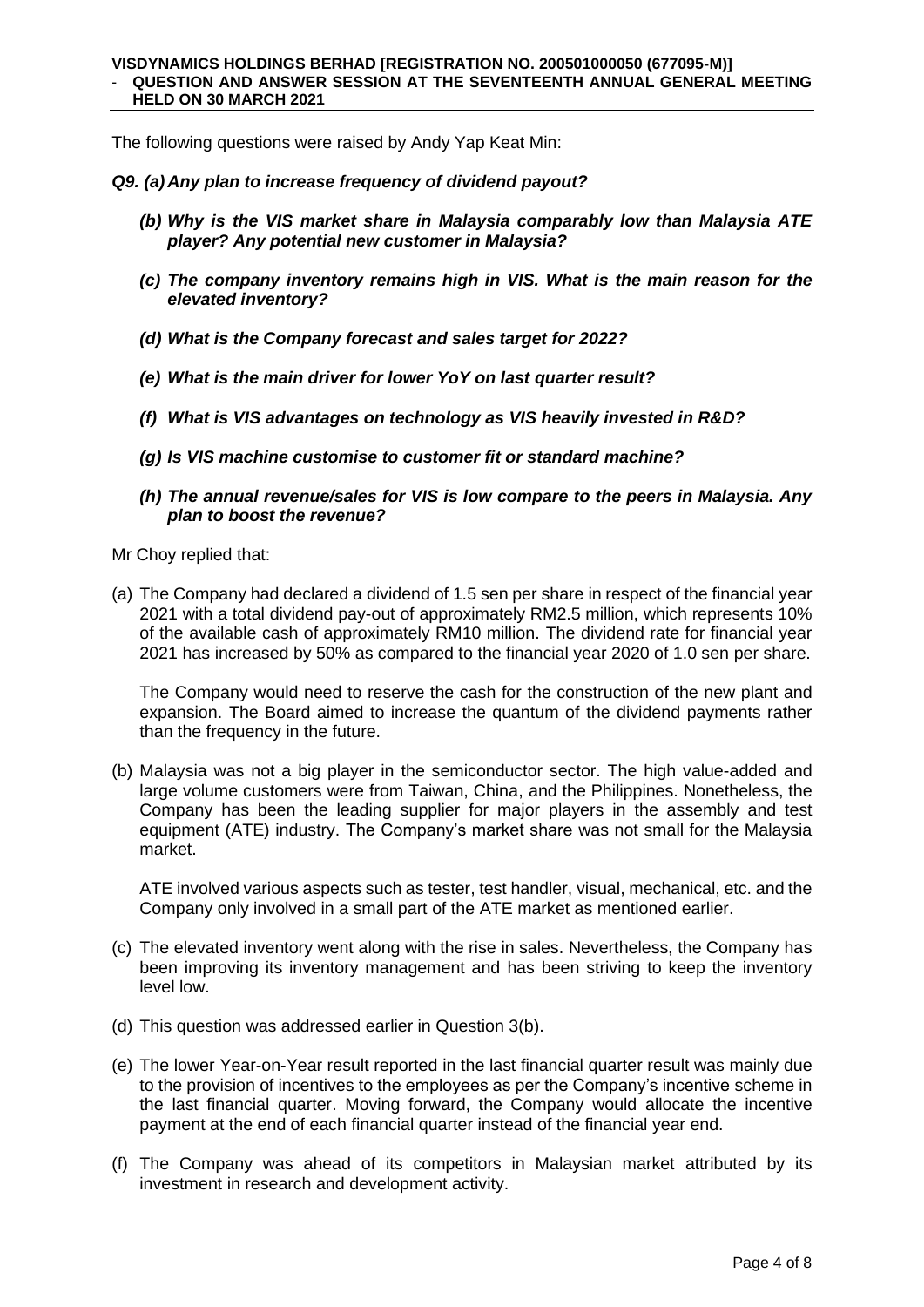#### **VISDYNAMICS HOLDINGS BERHAD [REGISTRATION NO. 200501000050 (677095-M)]** - **QUESTION AND ANSWER SESSION AT THE SEVENTEENTH ANNUAL GENERAL MEETING HELD ON 30 MARCH 2021**

- (g) The Company's machines could be customised based on the customer's needs, which was the Company's competitive advantage as compared to its competitors.
- (h) The Company was only a niche firm in the industry and has grown organically in the past few years. The Company had attempted to expand by merger and acquisition but was unsuccessful. Nevertheless, the Company was not considered small in view of its product coverage in the market.

The following questions were raised by Lau Chuan Hooi:

#### *Q10. (a) May I know, what is the Company's future outlook?*

#### *(b) How much is the impact due to Covid-19?*

*(c) Will the Board consider giving door gift such as e-voucher or e-wallets for those participating in this AGM as a token of appreciation?*

Mr Choy replied that:

- (a) This question was addressed earlier in Question 6.
- (b) The COVID-19 pandemic, had a significant impact on the Company's expansion plan and the construction of a new factory due to restrictions imposed by the Government and a short supply of foreign workers for the construction work.

On the contrary, the COVID-19 pandemic has had a positive impact on the Company's business as the demand for the Company's products increased in tandem with the increase in demand for 3C (Computer, Communication, and Consumer Electronics) products during the pandemic.

(c) There would not have any door gifts for this AGM.

The following question was raised by Looi Boon Ping:

#### *Q11. What is the action plan to improve the Company flow for 2022 and what is the most difficult issue on operation whether on logistic, procurement or any other issues?*

Mr Choy informed that the shipping cost for one unit of machine had increased to between RM25,000 and RM30,000 as compared to RM5,000 prior to the pandemic. The increased shipping cost were borne by the customer.

Having considered that there might be a delay in delivery time due to lockdown, some customers would order ahead of their needs.

The following question was raised by Ang Jian-Heng:

#### *Q12. When will the new plant be commissioned and start contributing to the revenue of the Group?*

Mr Choy replied that the delay in commissioning the new plant would not have an adverse impact on the Company's sales revenue. The new plant was expected to be commissioned in 2023.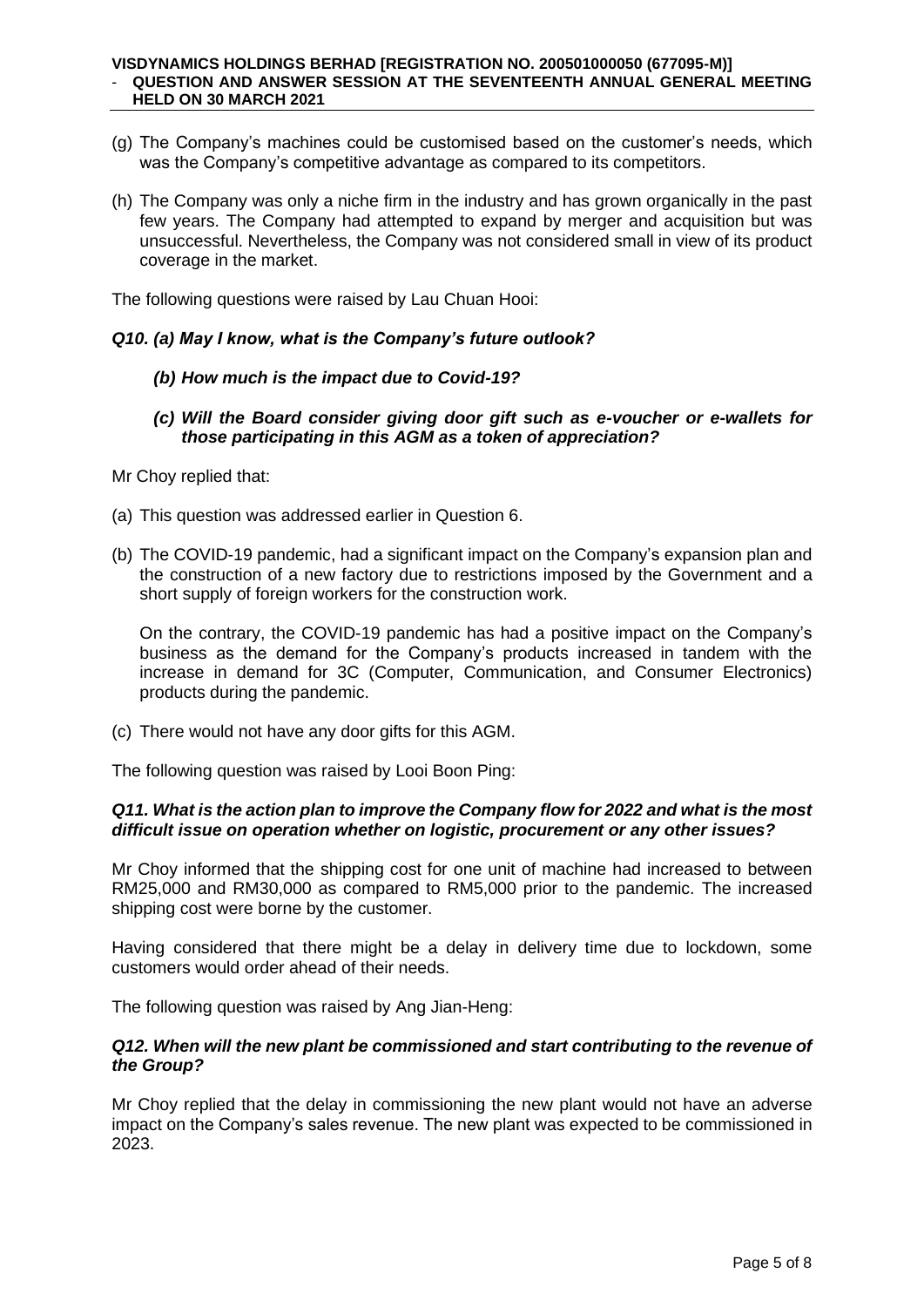The following questions were raised by Au Yang Leong Kiat:

- *Q13. (a) What is the expected sales order for the FY2022?*
	- *(b) What is the outlook for the next coming few years?*
	- *(c) Any plan for corporate exercise to enlarge the liquidity of the shares?*
	- *(d) Notice that the Company rely minimum on foreign workers, with the newly implementation of minimum wages, what is the impact to the Company?*

Mr Choy's reply as follows:

- (a) The Board was unable to reveal the expected sales order as mentioned earlier.
- (b) This question was addressed earlier in Question 6.
- (c) The Board has no plan to undertake a corporate exercise to increase the liquidity of the Company's shares at this juncture.
- (d) The implementation of the new rate of minimum wages would not impact the Company in view of the nature of the Company's business operations in the high technology industry, with the high calibre talents of the industry.

The following question was raised by Tan Saw Yap:

## *Q14. Any corporate exercise – bonus issue or bonus issue of warrant or right issue?*

Mr Choy informed that the Company has no intention of undertaking any corporate exercise at this juncture.

The following question was raised by Kan Chee Kong:

## *Q15. Thanks for answering questions patiently. Are there any offers from bigger companies to buy VisDynamics?*

Mr Choy replied that there were offers for acquisition received from other companies. However, the Company had declined offers as the Management was confident in its ability to perform well on its own.

The following questions were raised by Loh Jia Ying:

#### *Q16. (a) Is the order momentum for FY22 thus far even stronger than FY21? Are there any disruptions in recent months that has prevented the smooth delivery of the machines (materials shortages, freight, etc.)?*

- *(b) How many months of inventories does the Company keep on average?*
- *(c) Can the Company share more details on the plan to move into manufacturing of wafer level machines as mentioned earlier?*
- *(d) What is the biggest risk that the Company see in the short to medium term apart from those caused by the war?*
- *(e) What is the latest number of employees and how many more does the Company plan to hire? Any noticeable increase in staff turnover and strategy to retain talent?*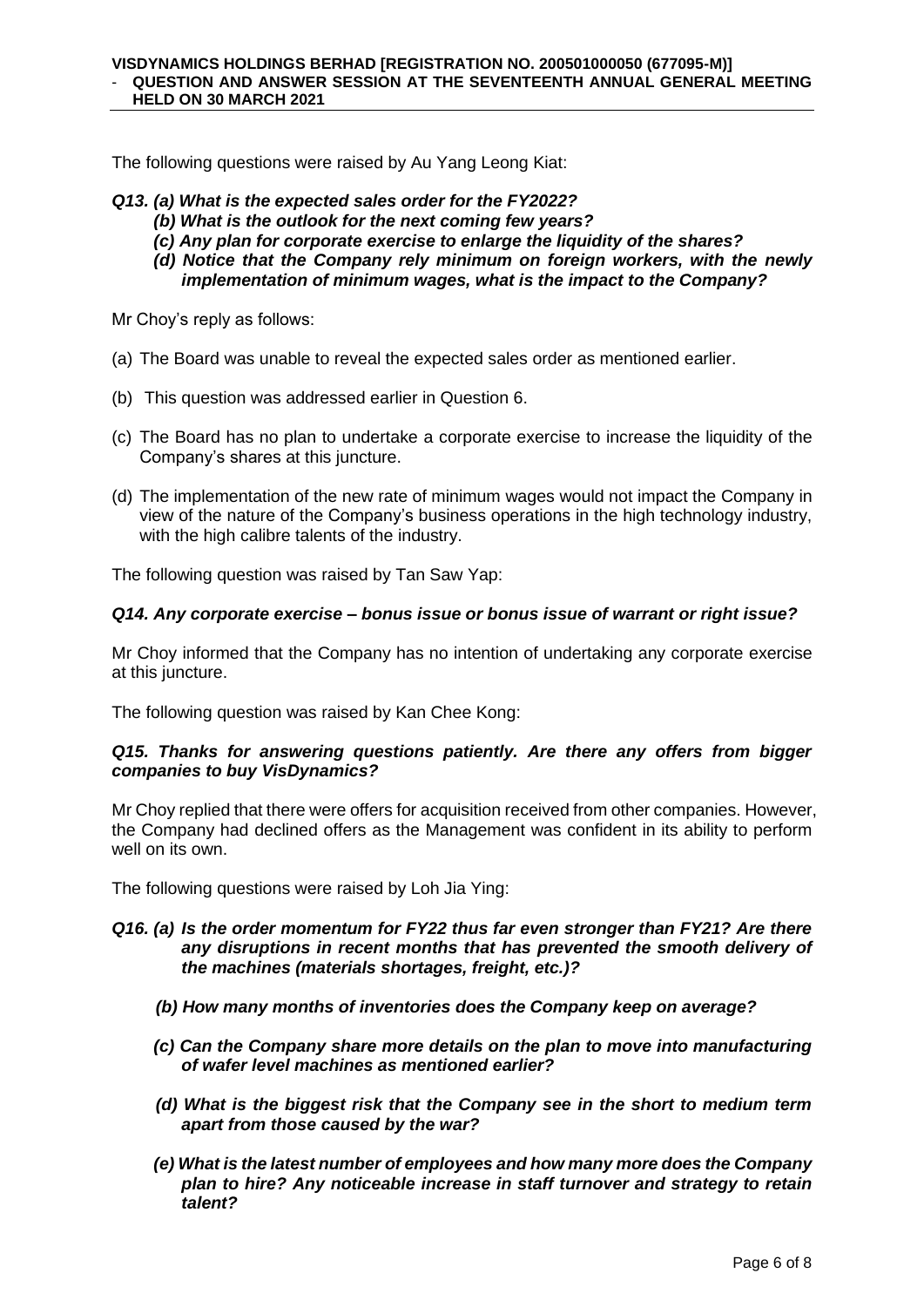Mr Choy replied that:

(a) The Management anticipated that the order momentum for the financial year 2022 would be relatively stronger as compared to the financial year 2021.

There were no disruptions in the delivery of the products to its customers in recent months as the Company had adapted to the new norm of business operations after the COVID-19 pandemic.

- (b) The inventory level would depend on the order. The Management has been improving the efficiency of the inventory management by implementing a Just-in-Time inventory system.
- (c) The Board unable to share the information on the new venture in wafer machine at this juncture and would provide relevant information in due course.
- (d) The Company did not foresee any significant risks that would have adversely impacted the Company' business in the short to medium term. the Company has sufficient cash in hand, which enables the Company to survive for another two years with zero sales.
- (e) The number of staff at the Company has increased by 10% to 110 staff as compared to last year. The Company's aim was to achieve greater efficiency with a minimum number of staff as the Company was operating in the industry that was short of calibre talents such as engineers, mechanical and software engineers.

The Company valued the employee as an asset and had implemented various employee benefit programmes to retain their talents, such as provision of medical leave without medical certification.

The following questions were raised by Hong Lee Fen:

- *Q17. (a) Besides tape and reel machine, does VIS focus on other niche products? Have these products already been commercialised and being sold or still in the progress of development in few years plan. If yes, what is the target market and potential revenue?*
	- *(b)For the tape and reel machine, what are the major competitors of VIS and from which regions. Do the Company apply competitive pricing on these niche products?*
	- *(c)What is the percentage for allocation of the Company's revenue to be invested on the budget for Research & Development ("R&D") in coming years?*

# *(d)About the technology, do your niche machine Tape and Reel, it is involved AI technology? Do you have your own AI domain of your machine? Is it necessary to go for AI technology for tape and reel machine?*

Mr Choy's reply as follows:

- (a) The market for tape and reel machines in the global market was not exhausted yet, and the Company would continue to be in the tape and reel machine market, which was the Company's expertise. Nonetheless, the Company would continue to explore new market.
- (b) There were two competitors in the tape and reel machine market in the global market. The Company did not compete on price, and the Company's product was priced at a premium.